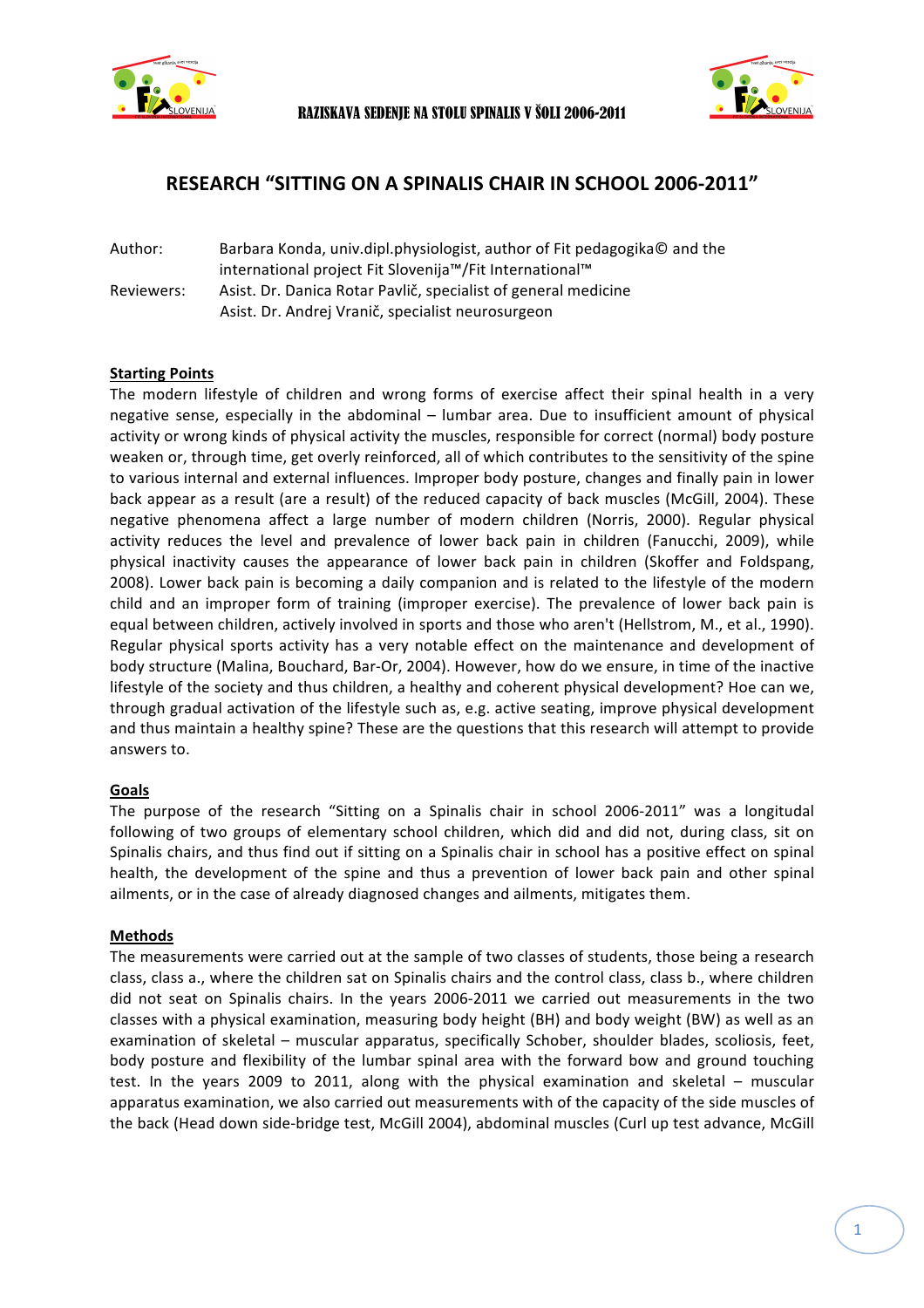



## RAZISKAVA SEDENJE NA STOLU SPINALIS V ŠOLI 2006-2011

2004), back extensors (Back extensors test, McGill 2004) and spinal stabilisers (Flat roof test, McGill 2004). 

## **Results**

Results of the chosen measurements of the physical checkups between the years 2006 and 2011, the monitoring of the increase of BH and BW and the measurements of muscle capacity in the years 2009 to 2011.

The common analysis of the data of growth of BH in the classes a. and b. has shown, that BH grew proportionally, but that the students in class b. were, on average, taller, especially between the years 2009 and 2011, where there was a detectable spike in growth. The students of class b., in the year 2006 to 2011, on average, grew for 3,01 cm more than the students of class a.

*Diagram* 6: BH 5.a : 5.b A comparison of growth of BH between the classes a. and b. in the years *2006, 2008, 2009 and 2011. Source: Zavod Fit*



*(translation – "A class average...")*

The common analisys of data has shown, that BW grew, between 2006 and 2008, in both classes proportionally on average, but that the students in class b. were heavier on average. Between the years 2008 and 2009, the average increase of BW has been higher in class b. in comparison with class a., which is even more evident in the years 2009 and 2011. Students of class b. gained, between 2006 and 2011, on average 2,84 kg more weight than the students of class a.

*Diagram 7:* BW 5.a : 5.b A comparison of growth of BW between the classes a. and b. in the years *2006, 2008, 2009 and 2011. Source: Zavod Fit*

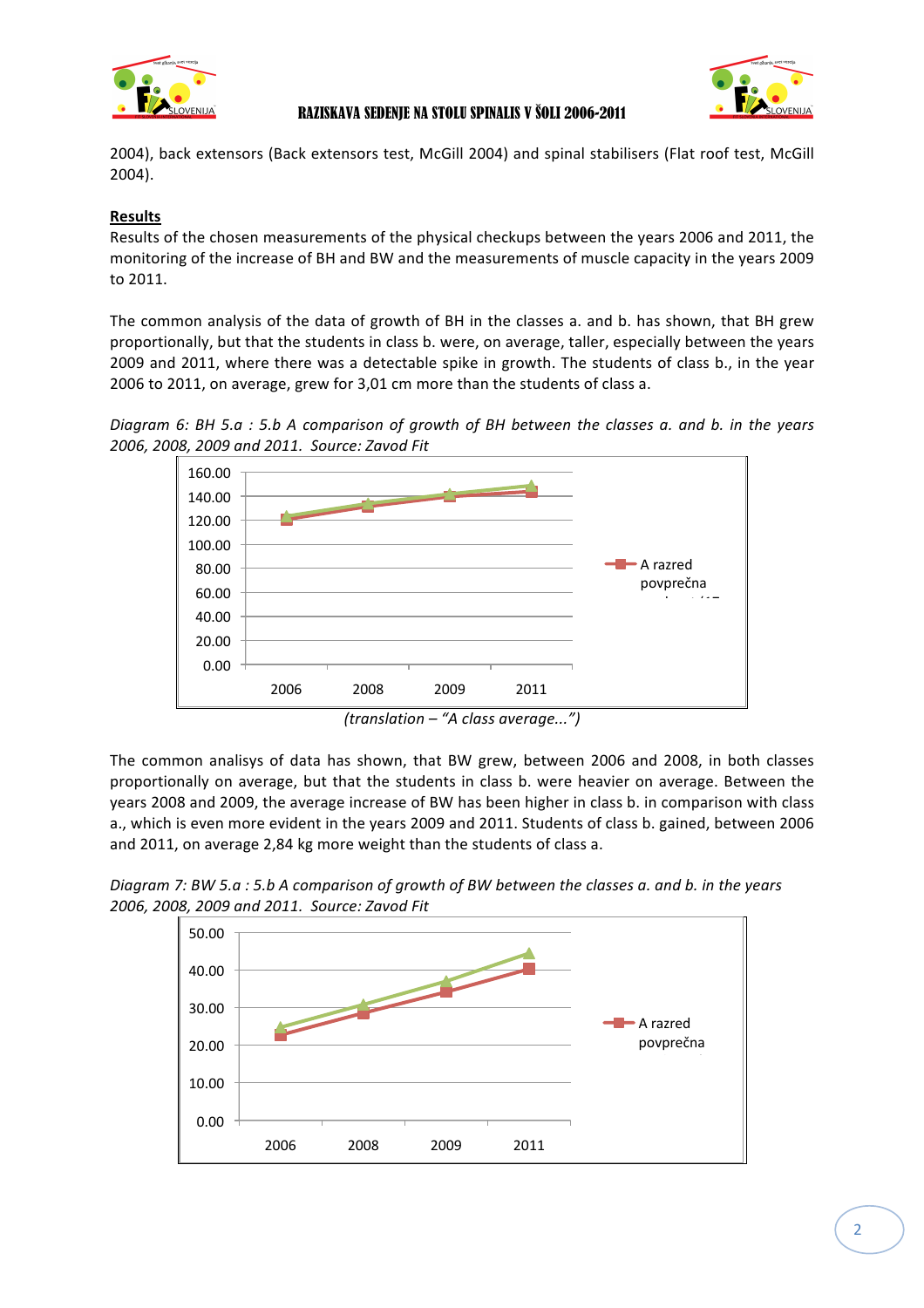



From the data acquired through common analysis of growth of BH and BW we can conclude that the students in class b. were, on average, less mobile / active in sports or that, on a daily basis, they had a less active lifestyle in comparison with the students from class a.. Acquired data may also be connected to the sitting on a Spinalis chair, as sitting on a Spinalis chair, i.e. active sitting, encourages a constant muscular activity, which then maitain and acquire muscle strength and endurance and thus ensure a consistent growth and development of the locomotory aparatus. Active sitting on the Spinalis chair encourages constant activity of large muscle groups, which use energy from the body's supplies and thus help contribute to the BW management. Constant activity of the muscles and the related energy use from the body supplies also contributes to the stimulation of neuron connections, which consequentially results in a higher level of motivation, productivity and ultimately cognitive abilities of the individual. Students, during class, usually spend 225 minutes sitting down. For this reason, the kind of chair they sit on and the way they sit in is of key importance.

A common analysis of measurement data of muscle endurance in classes a. and b. in the years 2009 (14th Dec. 2009) and 2011 (31st May 2011), with exempt maximal and minimal values, and with exempt measurement of muscle endurance of abdominal muscles has shown, that the measurement of side torso muscle capacity saw a better performance from the a. class students in comparison to the b. class students – exceeding the later by 6 sec. in 2009 and as much as 30 sec. in 2011. When measuring the capacity of back extensors, the a. class students were better by 36 sec. in the year 2009 and only 4 sec. in the year 2011. When measuring torso muscle capacity, the a. class students were again better than the b. class students, by 11 sec. in 2009 and 16 sec. in 2011.



*Diagram* 21: Muscle capacity test – A:B comparison of data from 2009 and 2011 for individual tasks with increase and difference – exempt minimal and maximal values Source: Zavod Fit

*(Diagram translations; Title: Comparison A and B – 2009 and 2011; Razlika – difference)*

From a further common analysis of acquired data, it is evident that the students of class a. in comparison with the students of class b. achieved a higher level of muscle capacity, it being visible in all tests of muscle capacity measurements, both in 2009 and in 2011.